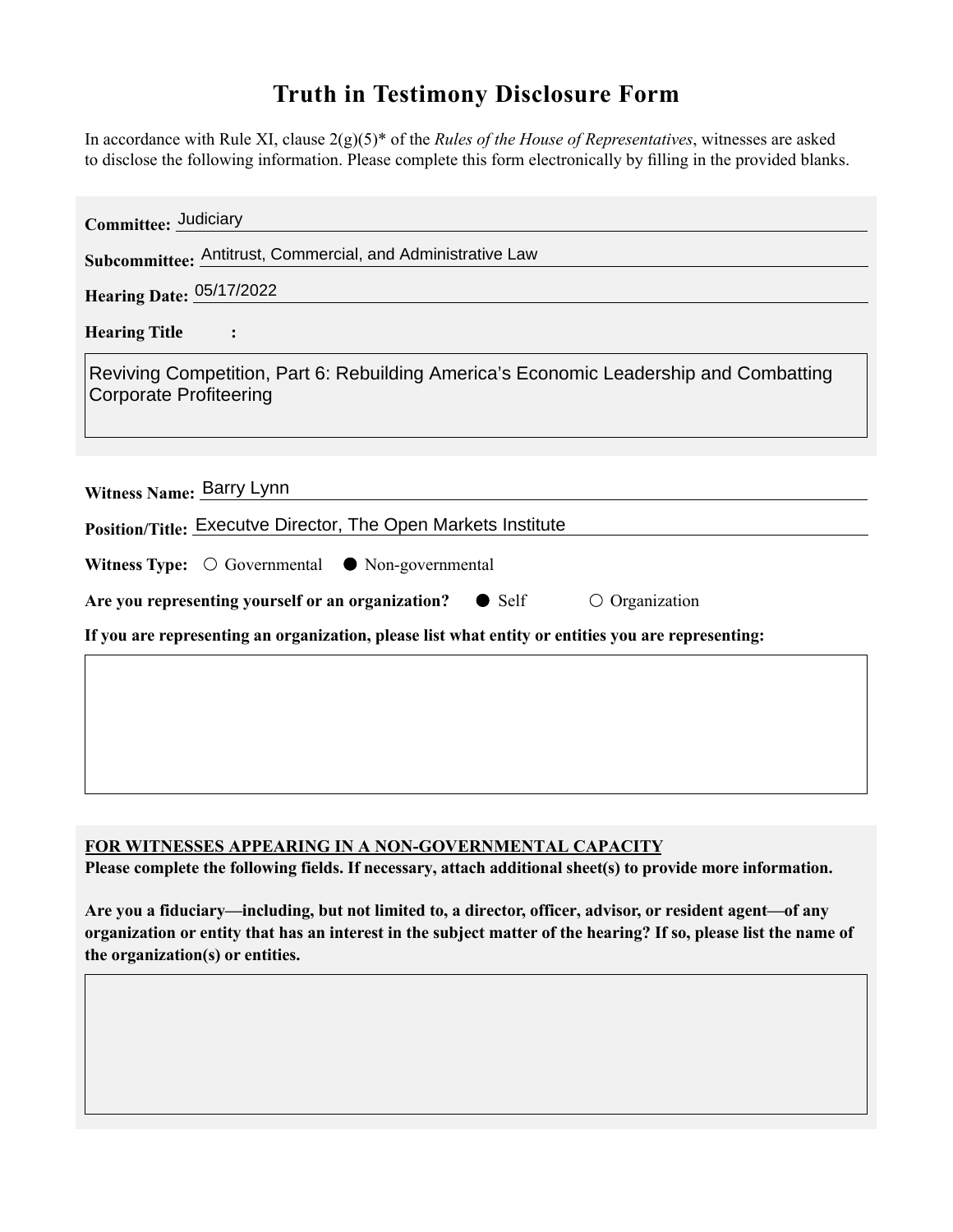**Please list any federal grants or contracts (including subgrants or subcontracts) related to the hearing's subject matter that you, the organization(s) you represent, or entities for which you serve as a fiduciary have received in the past thirty-six months from the date of the hearing. Include the source and amount of each grant or contract.** 

**Please list any contracts, grants, or payments originating with a foreign government and related to the hearing's subject that you, the organization(s) you represent, or entities for which you serve as a fiduciary have received in the past thirty-six months from the date of the hearing. Include the amount and country of origin of each contract or payment.** 

## **Please complete the following fields. If necessary, attach additional sheet(s) to provide more information.**

 $\exists$  I have attached a written statement of proposed testimony.

 $\subseteq$  I have attached my curriculum vitae or biography.

**\***Rule XI, clause 2(g)(5), of the U.S. House of Representatives provides:

(5)(A) Each committee shall, to the greatest extent practicable, require witnesses who appear before it to submit in advance written statements of proposed testimony and to limit their initial presentations to the committee to brief summaries thereof.

(B) In the case of a witness appearing in a non-governmental capacity, a written statement of proposed testimony shall include— (i) a curriculum vitae; (ii) a disclosure of any Federal grants or contracts, or contracts, grants, or payments originating with a foreign government, received during the past 36 months by the witness or by an entity represented by the witness and related to the subject matter of the hearing; and (iii) a disclosure of whether the witness is a fiduciary (including, but not limited to, a director, officer, advisor, or resident agent) of any organization or entity that has an interest in the subject matter of the hearing.

(C) The disclosure referred to in subdivision (B)(iii) shall include— (i) the amount and source of each Federal grant (or subgrant thereof) or contract (or subcontract thereof) related to the subject matter of the hearing; and (ii) the amount and country of origin of any payment or contract related to the subject matter of the hearing originating with a foreign government.

(D) Such statements, with appropriate redactions to protect the privacy or security of the witness, shall be made publicly available in electronic form 24 hours before the witness appears to the extent practicable, but not later than one day after the witness appears.